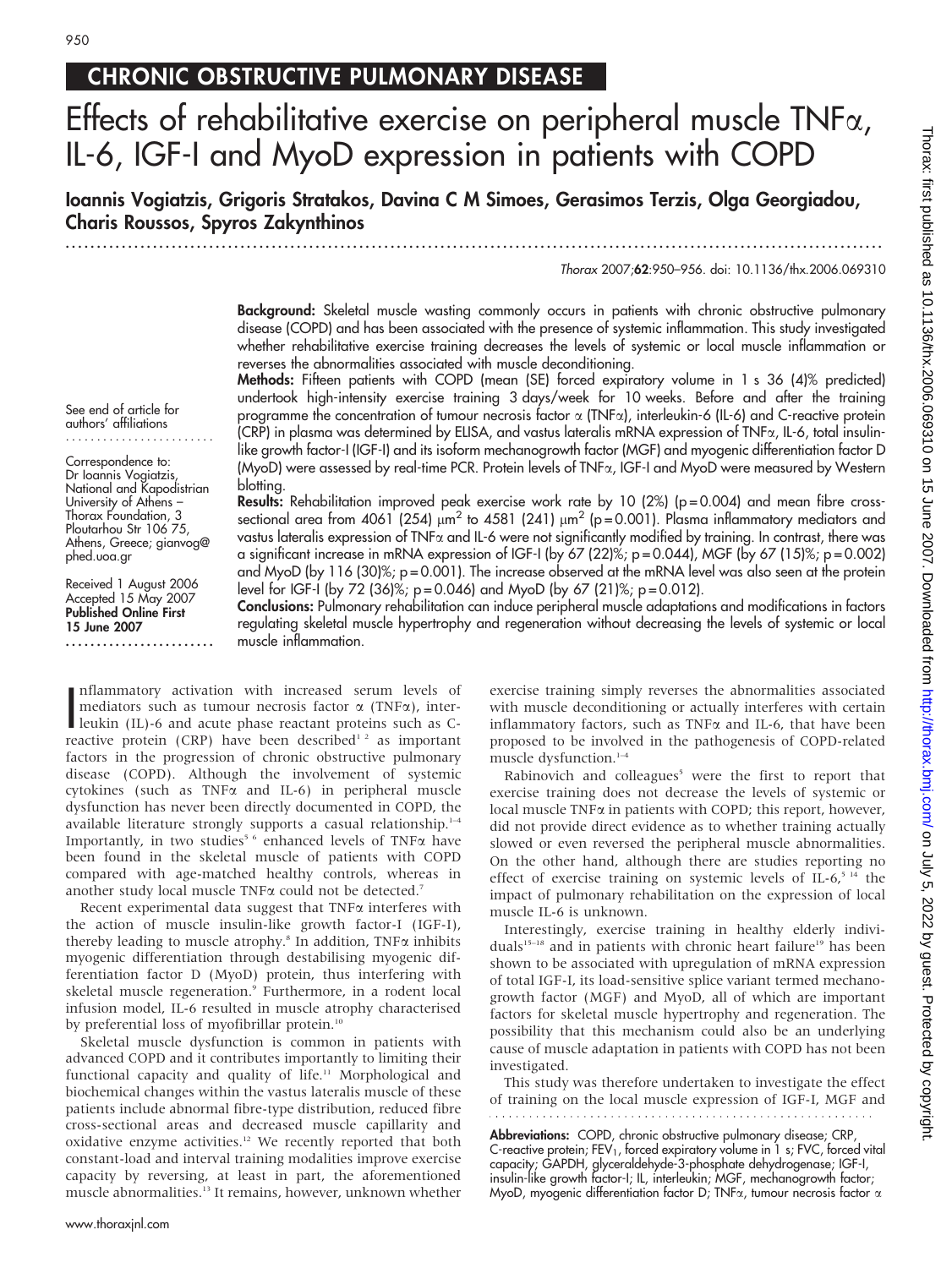MyoD. The effect of training on systemic (plasma TNF $\alpha$ , IL-6 and CRP) and local muscle inflammation (expression of  $TNF\alpha$ and IL-6) was also investigated. It was hypothesised that the training-induced skeletal muscle adaptations are accompanied by increased local muscle IGF-I, MGF and MyoD expression, but not with reductions of systemic or local muscle inflammation. The latter was based on the results of previous studies in COPD showing a lack of change in systemic and/or local muscle inflammation with exercise training.<sup>5 14</sup>

# **METHODS**

### Study population

Fifteen patients (three women) with clinically stable COPD met the following criteria: (1) post-bronchodilator forced expiratory volume in 1 s (FEV<sub>1</sub>)  $\leq$ 50% predicted and FEV<sub>1</sub>/forced vital capacity (FVC)  $<$  70% without significant post-bronchodilator reversibility  $(<10\%$  FEV<sub>1</sub> % predicted normal); (2) optimal medical treatment according to GOLD<sup>20</sup> without regular use of systemic corticosteroids; and (3) absence of other significant diseases that could contribute to exercise limitation. Four of these patients had also participated in a previous report.13 Ten age-matched subjects with  $FEV_1 > 92\%$  predicted were also included in the present study. Patients and healthy subjects gave written informed consent that was approved by the university ethics committee.

#### Study design

Similar to our previous study, $13$  patients were admitted to an ongoing randomised controlled pulmonary rehabilitation trial consisting of two types of intensive exercise training (interval and constant-load) lasting 10 consecutive weeks. Since our previous work established no differences between training modalities in terms of muscle morphological characteristics,<sup>13</sup> the present study aimed to determine the effect of exercise training per se on local muscle inflammatory and myogenic factors. Prior to and on completion of the programme, patients were assessed for pulmonary function, exercise tolerance and plasma inflammatory mediator levels. A muscle percutaneous biopsy was also performed.

#### Assessments

Assessments included: (1) resting pulmonary function, carbon monoxide transfer factor (TLCO) and subdivisions of lung volumes by body plethysmography (Medgraphics Autolink 1085D, Minnesota, USA); (2) arterial blood analysis (ABL330; Radiometer, Copenhagen, Denmark); (3) incremental (increments of 5–10 W/min) cycle ergometer exercise (Ergoline 800; Sensor Medics, California, USA) to the limit of tolerance (Wpeak). During the test the flow rate at the mouth and gas exchange variables were recorded breath-by-breath (Vmax 229; Sensor Medics). Cardiac frequency and percentage oxygen saturation were determined using the R–R interval from a 12 lead online ECG (Marquette Max; Marquette Hellige GmbH, Germany) and a pulse oximeter (Nonin 8600; Nonin Medical, USA), respectively. Symptom ratings were monitored every 2 min throughout exercise using the  $1-10$  Borg scale.<sup>21</sup>

#### Exercise training programme

Patients performed high-intensity exercise either at a constant load (initially set at  $60\%$  Wpeak for 30 min; n = 8) or at intervals of 30 s work alternating with 30 s rest (load initially set at 100% Wpeak, for 45 min, n = 7). Exercise was performed on electromagnetically braked ergometers (CatEye-Ergociser, EC-1600; Osaka, Japan) as previously described.<sup>13 22 23</sup> The workload was increased on a weekly basis as detailed below. As in our previous rehabilitation studies,<sup>13 23</sup> the exercise

prescription was designed to present patients with a similar overall training load.

#### Plasma inflammatory mediators

Plasma was collected using EDTA 24 h before and 24 h after the rehabilitation programme. The concentration of mediators was determined by ELISA according to the manufacturer's instructions (TNFa, IL-6 and CRP; R&D Systems, Minneapolis, Minnesota, USA). Samples of healthy controls were assayed together with the patient samples. The sensitivity of the respective assays was 0.12 pg/ml for TNFa, 0.04 pg/ml for IL-6 and 0.01 ng/ml for CRP.

### Muscle biopsy

Previous work<sup>24</sup> has shown that the mRNA content of both IGF-I and MyoD 24 h after an exercise bout does not differ from that before the exercise bout. Muscle percutaneous biopsy specimens of the right vastus lateralis muscle performed at mid-thigh (15 cm above the patella) were therefore obtained 24 h before the first and 24 h after the last training session and analysed blindly as previously described<sup>13</sup> for fibre type classification and cross-sectional areas. In brief, muscle samples were cut into two pieces. One was placed immediately into liquid nitrogen and the other was aligned under a stereoscope in order to have most of the fibres in parallel. It was then placed in embedding compound and frozen in isopentane precooled to its freezing point. All biopsy specimens were kept at  $-80^{\circ}$ C until the day of analysis. Cryostat transverse sections 10  $\mu$ m thick from the embedded samples were cut at  $-20^{\circ}$ C and stained for myofibrillar ATPase after pre-incubation at pH 4.3, 4.6 and  $10.3.^{25}$  A mean (SE) of 413 (39) muscle fibres were classified as type I, IIa or IIb from each sample. The crosssectional area of at least 300 fibres from each sample was measured with an image analysis system (ImagePro; Media Cybernetics Inc, Silver Spring, Maryland, USA) at a known and calibrated magnification. The mean cross-sectional area of all fibre types was calculated, taking into account the relative contribution of each fibre type to the total surface.<sup>7</sup>

#### Quantitative real-time PCR

Total RNA was extracted from 30 mg muscle biopsy specimens using an RNeasy Fibrous Tissue (Qiagen, West Sussex, UK). The total RNA was then quantified (260 nm) and adjusted to a concentration of 1  $\mu$ g/ $\mu$ l. The cDNA was synthesised using 1  $\mu$ g total RNA from each sample using a SuperScript First-Strand Synthesis System (Invitrogen, Carlsbad, California, USA) for real-time PCR according to the manufacturer's instructions. 2 µl of each cDNA sample were used as a template for the amplification reaction using SyBR greenER qPCR Supermix Universal. Primer sequences for TNFa, IL-6, IGF-I total (IGF-IEabc), MGF (IGF-IEc) and MyoD are given in table 1 (in the online supplement available at http://thorax.bmj.com/supplemental). PCR amplifications were performed in triplicate in a Chromo4 Detector and PTC-200 Peltier Thermal Cycler and analysed with Opticon software 2.03 (MJ Research, Massachusetts, USA). The threshold cycle  $(C_T$  value) was chosen as the first amplification cycle giving a signal above background. To calculate the relative quantity of the respective genes, the  $\Delta\Delta C_T$  method was used.<sup>26</sup> Glyceraldehyde-3-phosphate dehydrogenase (GAPDH) mRNA expression was used for normalisation.27 More information on real-time PCR procedures is given in the online supplement (http://thorax.bmj.com/ supplemental).

#### Muscle protein immunoblotting

Vastus lateralis muscle biopsies stored at  $-80^{\circ}$ C were homogenised in 10 volumes (wt/vol) of a lysis buffer as previously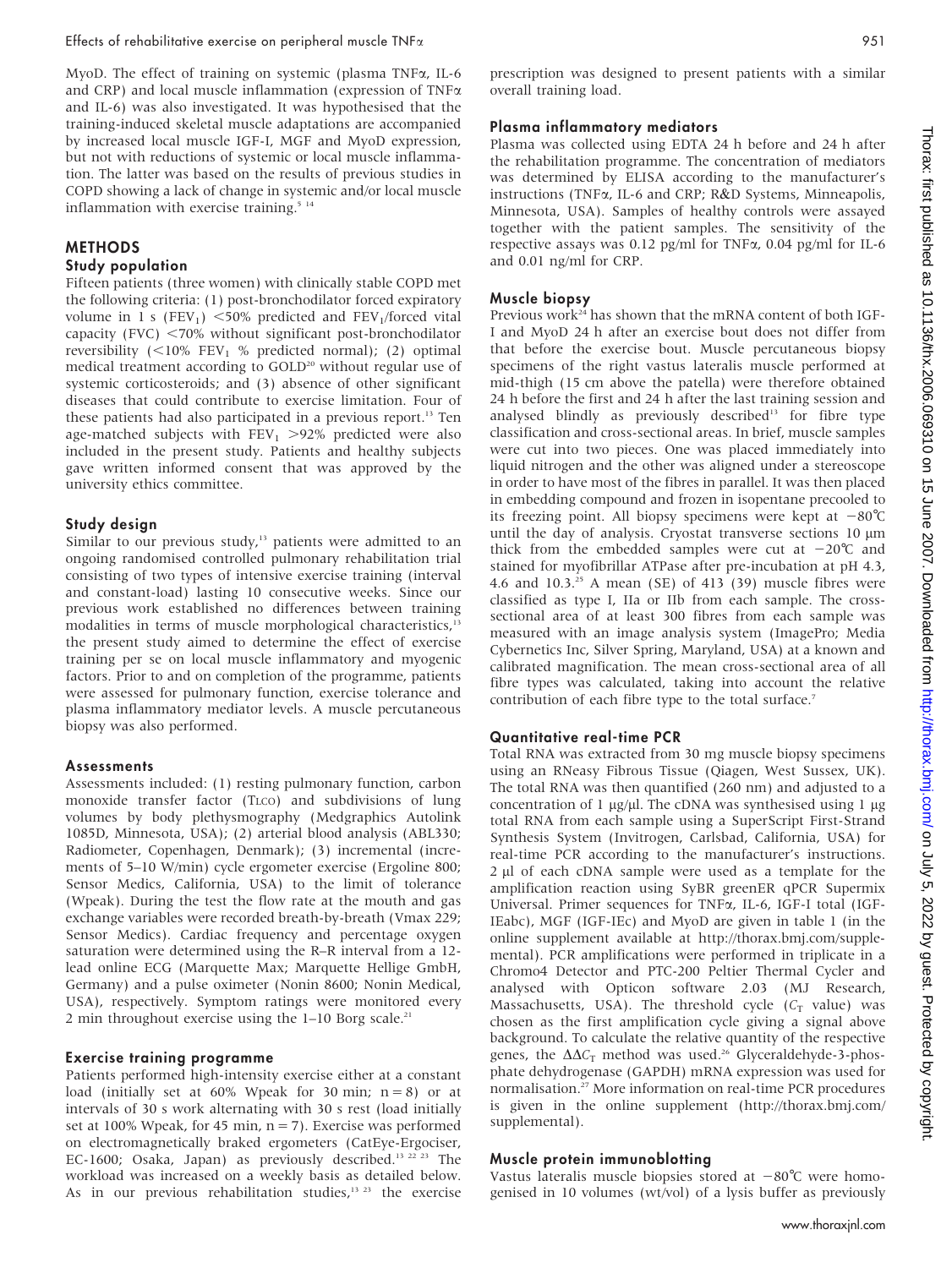Table 1 Demographic and lung function characteristics of patients with COPD  $(n = 15)$  and age-matched healthy subjects  $(n = 10)$ 

|                                                                                                                                                                                  | <b>COPD</b>                                                                                                                                                                                                                                  | Controls                                                                                                   |
|----------------------------------------------------------------------------------------------------------------------------------------------------------------------------------|----------------------------------------------------------------------------------------------------------------------------------------------------------------------------------------------------------------------------------------------|------------------------------------------------------------------------------------------------------------|
| Age (years)<br>BMI $(kq/m^2)$<br>$FEV1$ (l) $[% pred]$<br>$FVC$ ( $\parallel$ ) $\lceil\% \text{ pred}\rceil$<br>$FEV1/FVC$ (%)                                                  | 66 (7)<br>25.9(2.7)<br>$0.94$ (0.44) [35.7 (16.4)]<br>2.47 (0.82) [71.3 (20.0)]<br>36(11)<br>40.2 (16.8)                                                                                                                                     | 61 (5)<br>28.8 (2.6)<br>2.86 (0.8) [94.7 (5.4)]*<br>$3.76$ (0.9) [101.3 (11)]*<br>77 (4)*<br>$81.2(5.9)$ * |
| TLCO (% pred)<br>$TIC$ (I) $[%$ pred]<br>$FRC$ ( $\parallel$ ) $\lceil % \text{pred} \rceil$<br>$RV$ (I) $[%$ pred]<br>IC (I) [% pred]<br>$Pao_2$ (mmHg)<br>$Paco2$ (mmHg)<br>рH | 7.92 (1.24) [126 (9)]<br>5.83 (0.76) [172 (14)]<br>4.52 (0.82) [209 (30)]<br>2.09 (0.60) [72 (10)]<br>65.1(9.5)<br>39.8(2.6)<br>7.44 (0.20)                                                                                                  | 6.16 (0.21) [95 (3)]*<br>3.22 (0.11) [96 (4)]*<br>$1.93$ (0.09) [88 (7)]*<br>$2.96$ (0.18) [92 (5)]*       |
| Sao <sub>2</sub> (%)<br>Values are mean (SD).<br>$t_{\text{enacian}}$ $\epsilon_{\text{m}}$ anyman extension                                                                     | 92.8 (2.2)<br>vital capacity; TLCO, carbon monoxide transfer factor; TLC, total lung<br>capacity; FRC, functional residual capacity; RV, residual volume; IC,<br>inspiratory capacity; $PaO2$ , $PaCO2$ , arterial oxygen and carbon dioxide | BMI, body mass index; FEV <sub>1</sub> , forced expiratory volume in 1 s; FVC, forced                      |

tensions; Sa $\circ_2$ , oxygen saturation.  $*p<0.05$  vs COPD (unpaired t test).

described.<sup>26</sup> The protein concentration was determined using a DC protein assay (BioRad, Hercules, California, USA). Samples were subjected to SDS polyacrylamide gel electrophoresis (SDS-PAGE) followed by transfer to a polyvinylidene fluoride membrane (PVDF) (Millipore Corp, Bedford, Massachusetts, USA). Immunoblotting was carried out using primary antibodies raised against MyoD (1:200, Santa Cruz Biotechnology, Santa Cruz, California, USA), total IGF-I (1:200, Santa Cruz Biotechnology) and TNF $\alpha$  (1:1000, Santa Cruz Biotechnology). To validate equal protein loading among the various lanes, PVDF membranes were stripped and re-probed with a monoclonal anti-sarcomeric a-actinin antibody (1:1000, Sigma-Aldrich, St Louis, Missouri, USA).<sup>28</sup> All bands were visualised using Chemiluminescent Substrate (Pierce, Rockford, Illinois, USA). Data were digitalised and quantified by densitometric analysis. More information on protein immunoblotting is given in the online supplement available at http://thorax.bmj.com/ supplemental.

#### Statistical analysis

The minimum sample size was calculated based on 80% power and a two-sided 0.05 significance level using the Statistica 7.0 statistical program. Sample size capable of detecting a change

|                                    | <b>Before training</b> | After training  |
|------------------------------------|------------------------|-----------------|
|                                    |                        |                 |
| Work rate (W)                      | 50(6)                  | 55 (6)*         |
| $\dot{V}_{\text{O}_2}$ (ml/kg/min) | 12.1(1.1)              | $13.3(1.4)^{*}$ |
| $LT$ (ml/kg/min)                   | 8.5(0.6)               | $10.7(2.4)$ *   |
| $Ve$ ( $l/min$ )                   | 35.9(3.2)              | $37.1(3.1)^*$   |
| fb (breaths/min)                   | 31(2)                  | $34(2)$ *       |
| VT(                                | 1.15(0.08)             | 1.16(0.09)      |
| SpO <sub>2</sub> (%)               | 93 (1)                 | 90(1)           |
| <b>RER</b>                         | 0.98(0.04)             | 0.99(0.04)      |
| Dyspnoea (Borg)                    | 3.8(0.4)               | 4.4(0.4)        |
| Leg fatigue (Borg)                 | 3.9(0.4)               | 3.6(0.5)        |

Values are mean (SE).

WR, work rate; Vo<sub>2,</sub> oxygen uptake; LT, lactate threshold; VE, minute ventilation; fb, breathing frequency; VT, tidal volume; SpO<sub>2</sub>%, percentage arterial oxygen saturation; RER, respiratory exchange ratio.  $*$ p $<$ 0.05 vs before training (paired t test).

of 3 pg/ml for TNF $\alpha$  and IL-6 plasma levels and of 30% for the TNFa mRNA expression was estimated using data obtained from a previous study<sup>5</sup> and the following standard deviations: TNFa, 9 pg/ml; IL-6, 7 pg/ml; TNFa mRNA, 25 TNFa/18S.The critical sample size was estimated to be 14 patients. Data are presented as mean (SD) for the subject characteristics and as mean (SE) for all other variables. Mean differences between pre- and post-rehabilitation (with 95% confidence intervals (CI)) are given for the plasma inflammatory mediators and local muscle mRNA and protein expression. Comparisons of baseline plasma inflammatory levels, demographic and lung function characteristics between patients with COPD and healthy subjects were performed using an unpaired t test. Pre- and post-training comparisons were performed using the Student paired t test (exercise testing data, muscle morphological characteristics, plasma and local muscle  $TNF\alpha$  and IL-6) and the Wilcoxon signed rank test (plasma CRP and local muscle mRNA expression of IGF-I, MGF and MyoD), depending on whether or not data were normally distributed. A onesample t test was used to identify whether the differences in protein levels before and after rehabilitation were significant. The level of significance was set at  $p<0.05$ .

# RESULTS

## Baseline patient characteristics

Patients were characterised by severe airflow limitation, hypoxaemia without carbon dioxide retention at rest, reduced transfer factor and lung hyperinflation, as reflected by increased functional residual capacity (table 1). Age and BMI were not significantly different between patients with COPD and healthy controls (table 1).

## Exercise training programme

Examination of the mean training intensity (interval  $= 115$ ) (15)% and constant-load = 70 (5)% of baseline Wpeak) revealed that the total amount of work sustained during interval and constant-load training was comparable. Mean training intensity increased progressively throughout the rehabilitation programme such that, at weeks 3, 6 and 10, it corresponded to 100 (13)%, 115 (13)% and 130 (16)% of baseline Wpeak for interval training and to 62 (3)%, 70 (5)% and 81 (5)% of baseline Wpeak for constant-load training.

#### Exercise capacity

After rehabilitation there was a significant improvement in peak values of external work rate, oxygen uptake, lactate threshold and minute ventilation (table 2).

# Skeletal muscle adaptations

The proportion of type I and type IIa fibres did not change significantly after training, whereas the proportion of type IIb fibres was significantly reduced ( $p = 0.001$ , table 3). Following

| in patients with COPD $(n = 15)$ |                 |                |  |
|----------------------------------|-----------------|----------------|--|
|                                  | Before training | After training |  |
| Fibre type distribution (%)      |                 |                |  |
| Type I                           | 37(4)           | 39(4)          |  |
| Type Ila                         | 49(4)           | 53(5)          |  |
| Type IIb                         | 14(3)           | $8(1)^{*}$     |  |
| Cross-sectional area $(\mu m^2)$ |                 |                |  |
| Type I                           | 4606 (332)      | 5170 (372)*    |  |
| Type lla                         | 4225 (295)      | 4711 (264)*    |  |
| Type IIb                         | 3236 (199)      | 3693 (209)*    |  |

 $*p<0.05$  vs before training (paired t test).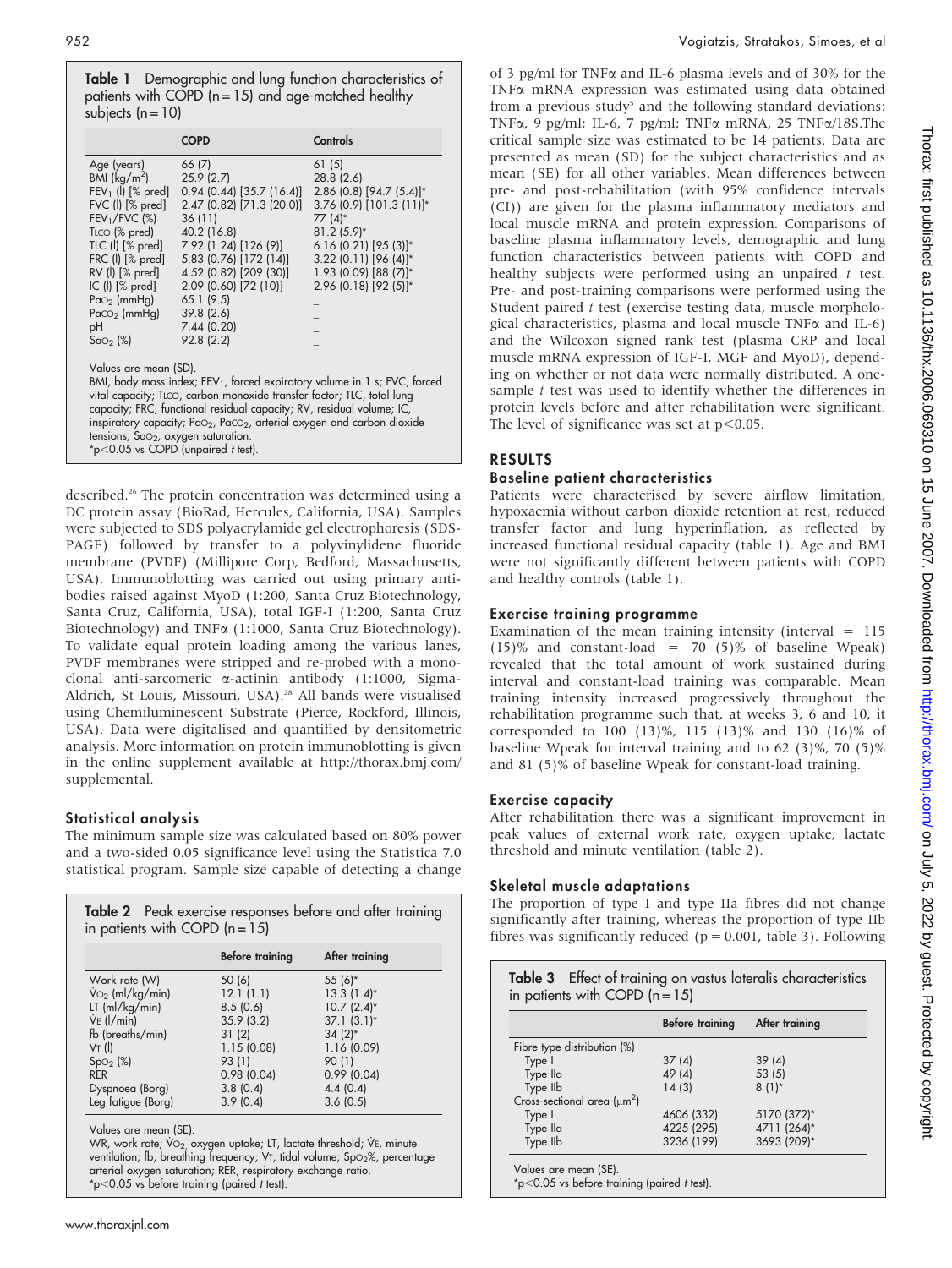

rehabilitation the cross-sectional area of each fibre type was significantly increased (table 3), so the mean fibre crosssectional area also increased significantly (from 4061 (254)  $\mu$ m<sup>2</sup> to 4581 (241)  $\mu$ m<sup>2</sup>; p = 0.001).

### Plasma TNFa, IL-6 and CRP

In patients with COPD the plasma concentrations of TNF $\alpha$  (1.44 (0.17) pg/ml), IL-6 (5.68 (0.97) pg/ml) and CRP (0.97  $(0.19)$  mg/dl) before training were significantly  $(p = 0.001)$ greater (by 3, 8 and 7-fold, respectively) than in healthy subjects (0.53 (0.12) pg/ml, 0.76 (0.17) pg/ml and 0.15 (0.04) mg/dl, respectively; fig 1). Following rehabilitation, the mean difference in TNF $\alpha$  (-0.10 (95% CI -0.34 to 0.13) pg/ ml), IL-6 (-0.59 (95% CI -2.8 to 1.7) pg/ml) and CRP (-0.15 (95% CI  $-0.7$  to 0.6) mg/dl) in patients with COPD was not significant (fig 2).

#### Skeletal muscle mRNA expression

The mRNA contents were normalised for GAPDH<sup>24 27</sup> and the results are given in relative units. Following exercise training,  $local$  muscle TNF $\alpha$  mRNA expression was not significantly different from the level before training (1.24 (0.19) vs 1.37  $(0.26)$ ,  $p = 0.73$ , fig 3A), corresponding to a mean difference from baseline of 10 (22)% (95% CI  $-36%$  to 57%). IL-6 mRNA expression was also not significantly changed after training  $(1.38 \t(0.22) \tvs 1.29 \t(0.22), p = 0.50, fig 3B)$ . The mean difference from baseline was  $-2$  (12)% (95% CI  $-29%$  to 25%).

Vastus lateralis total IGF-I mRNA expression was significantly increased after training (from 1.02 (0.07) to 1.77 (0.40),  $p = 0.044$ , fig 4A), corresponding to an increase of 67 (22)% (95% CI 3% to 117%). MGF mRNA expression was also significantly increased after training (from 0.92 (0.16) to 1.50 (0.27),  $p = 0.002$ , fig 4B), corresponding to 67 (15)% (95% CI 34% to 100%) and, similarly, local muscle MyoD mRNA expression was significantly upregulated in response to training (from 1.18 (0.22) to 2.20 (0.33),  $p = 0.001$ , fig 4C) or by 116 (30)% (95% CI 51% to 181%).

circles).

### Skeletal muscle TNFa protein

To test whether the changes observed at the mRNA level were also extended to the protein level, muscle tissue was analysed by Western blotting. Representative Western blots are shown in fig 5. Based on densitometric analysis, it was determined that expression of  $TNF\alpha$  was not significantly changed after rehabilitation (9 (24)% (95% CI -49% to 66%), p = 0.74). In contrast, after training there was a significant increase in the expression of both IGF-I (by 72 (36)% (95% CI  $-12%$  to 155%),  $p = 0.046$ ) and MyoD (by 67 (21)% (95% CI 18% to 116%),  $p = 0.012$ ; fig 5).

#### **DISCUSSION**

Although the involvement of systemic inflammation in peripheral muscle dysfunction has never been directly documented in COPD, the available literature strongly supports a casual relationship.1–4 Regular exercise training is known to partially reverse the peripheral muscle abnormalities,<sup>12 13</sup> but it is uncertain whether this is the result of reversing the effects of deconditioning alone or if muscle reconditioning actually decreases the peripheral muscle inflammation. The results of the present study show that lower limb exercise training



Figure 2 Individual (circles) and mean (SE) group (triangles) values of plasma levels of (A) C-reactive protein (CRP), (B) tumour necrosis factor-a (TNFa) and (C) interleukin-6 (IL-6) before and after training in patients with chronic obstructive pulmonary disease  $(COPD, n = 15)$ .

Figure 1 Individual (circles) and mean group (lines) values of plasma levels of (A) C-reactive protein (CRP), (B) tumour necrosis factor-a (TNFa) and (C) interleukin-6 (IL-6) in patients with chronic obstructive pulmonary disease (COPD, n = 15; closed circles) and healthy age-matched subjects ( $n = 10$ ; open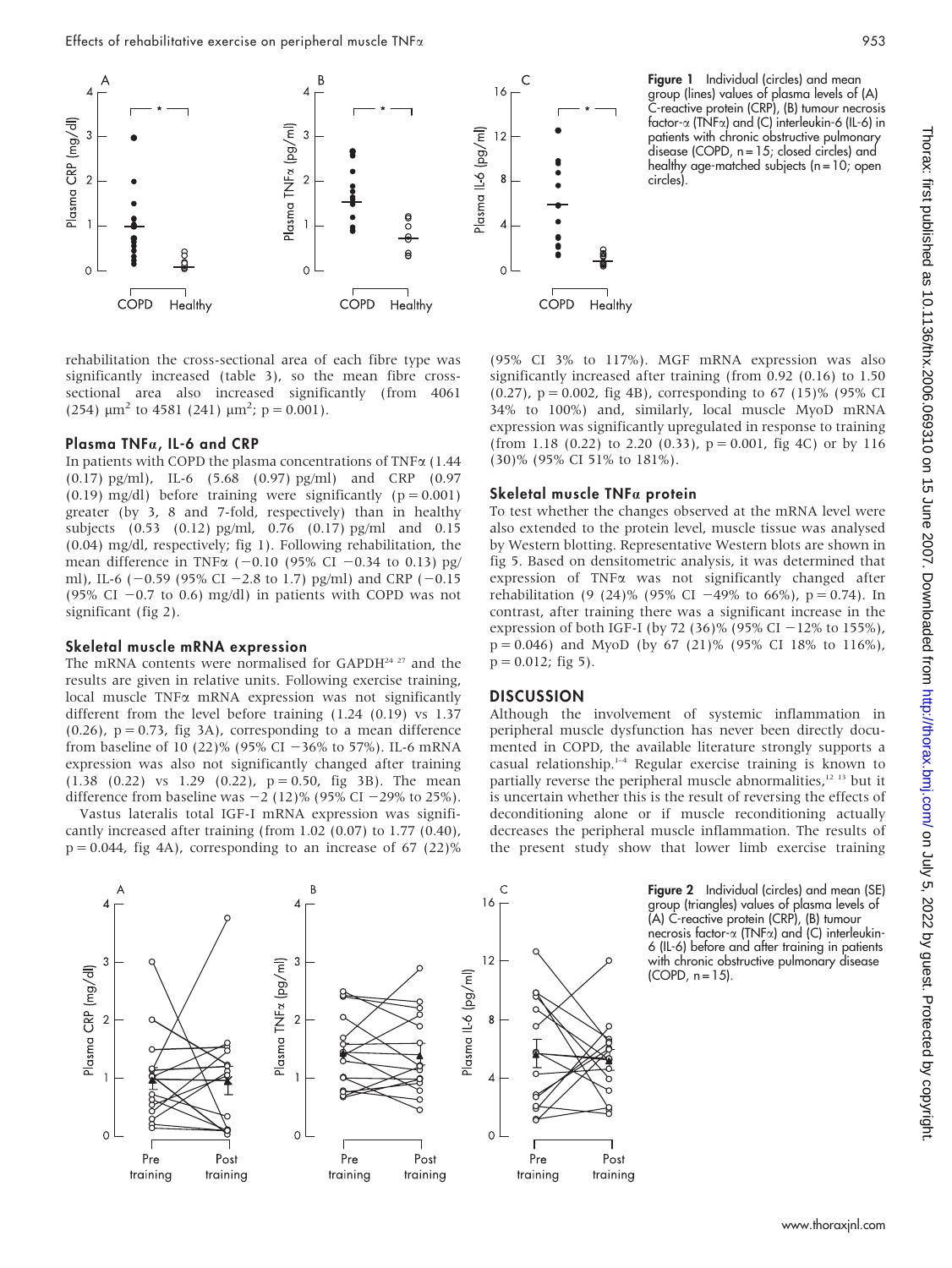

Figure 3 Individual (circles) and mean (SE) group (triangles) effects of training on vastus lateralis mRNA expression of (A) tumour necrosis factor- $\alpha$  (TNF $\alpha$ ) and (B) interleukin-6 (IL-6) (n = 15). Data are normalised for glyceraldehyde-3-phosphate dehydrogenase (GAPDH) mRNA. \*p<0.05 compared with pre-training values.

induces significant adaptations in vastus lateralis fibre size and typology without reducing the systemic inflammatory mediator levels or the local muscle expression of TNFa and IL-6. As these skeletal muscle adaptations were accompanied by significant increase in factors regulating skeletal muscle hypertrophy and regeneration (ie, local muscle total IGF-I, MGF and MyoD expression), it is suggested that the peripheral muscles of patients with COPD retain adequate plasticity for remodelling in response to exercise training.

We investigated the effects of peripheral muscle training on specific systemic inflammatory mediator levels (TNFa, IL-6 and CRP) which have been proposed to be associated with muscle dysfunction in COPD.1–4 Compared with healthy age-matched controls, the patients exhibited significantly raised plasma levels of TNFa (3-fold), IL-6 (8-fold) and CRP (7-fold). The fold increase of these mediators before rehabilitation in our COPD

patients relative to healthy controls are in line with those previously reported in patients with stable COPD of similar severity and body mass index.<sup>2 29</sup> <sup>30</sup> Although lack of change in systemic levels of TNF $\alpha$  and IL-6 with exercise training has previously been reported,<sup>5 14</sup> to our knowledge this is the first study in patients with COPD to report a lack of effect of rehabilitation on systemic CRP levels. This is an interesting finding since CRP has been implicated as a marker for impairment in exercise capacity and respiratory distress.<sup>2</sup>

With the present rehabilitation programme, local muscle TNFa mRNA and protein levels were not significantly changed, thus expanding the results of Rabinovich et  $al<sup>5</sup>$  who found unchanged levels of muscle TNFa mRNA expression in patients on completion of a similar endurance training programme. In addition, the current study is the first to our knowledge to examine the effects of training on vastus lateralis muscle IL-6 mRNA expression in patients with COPD. The lack of change in local muscle IL-6 mRNA expression corroborates previous results in healthy individuals that exercise training does not effect local muscle Il-6 mRNA expression.<sup>31</sup>

In the study by Rabinovich et  $aI<sup>5</sup>$  a lack of training-induced downregulation of muscle TNFa mRNA expression was attributed to the lower muscle antioxidant capacity in COPD compared with healthy controls.<sup>32</sup> Furthermore, Mercken et al<sup>33</sup> have shown that patients with COPD have higher levels of systemic and pulmonary oxidative stress markers after endurance exercise than age-matched healthy subjects and, although they tend to be reduced after pulmonary rehabilitation, they remain at higher levels than in healthy controls. Since muscle inflammation, tissue hypoxaemia and oxidative stress are strongly associated in COPD, $34$  it is possible that, with the present training programme, the repeated intense exercise sessions in chronically hypoxaemic patients may have exaggerated muscle oxidative stress, thus preventing a significant reduction in local muscle TNFa and IL-6 mRNA expression.

Animal studies have shown that local muscle TNF<sub>a</sub> and IL-6 expression impairs the ability of IGF-I to promote protein synthesis<sup>10 34</sup> and inhibits the expression of critical musclespecific transcription factors such as MyoD,<sup>35</sup> resulting in skeletal muscle atrophy. It is therefore interesting to note that the significant training-induced upregulation of both muscle IGF-I and MyoD mRNA expression and changes in fibre morphological characteristics occurred despite the finding that muscle TNF $\alpha$  and IL-6 mRNA expression was not significantly decreased after training. A possible explanation for these findings is that regular work overload is a powerful stimulus modulating an increase in factors that regulate myofibril hypertrophy, thereby exceeding the potentially negative impact



Figure 4 Individual (circles) and mean (SE) group (triangles) effects of training on vastus lateralis mRNA expression of (A) insulin-like growth factor-I (IGF-I), (B) mechanogrowth factor (MGF) and (C) MyoD (n = 15). Data are normalised for glyceraldehyde-3 phosphate dehydrogenase (GAPDH) mRNA.  $\star$ p $<$ 0.05 compared with pre-training values.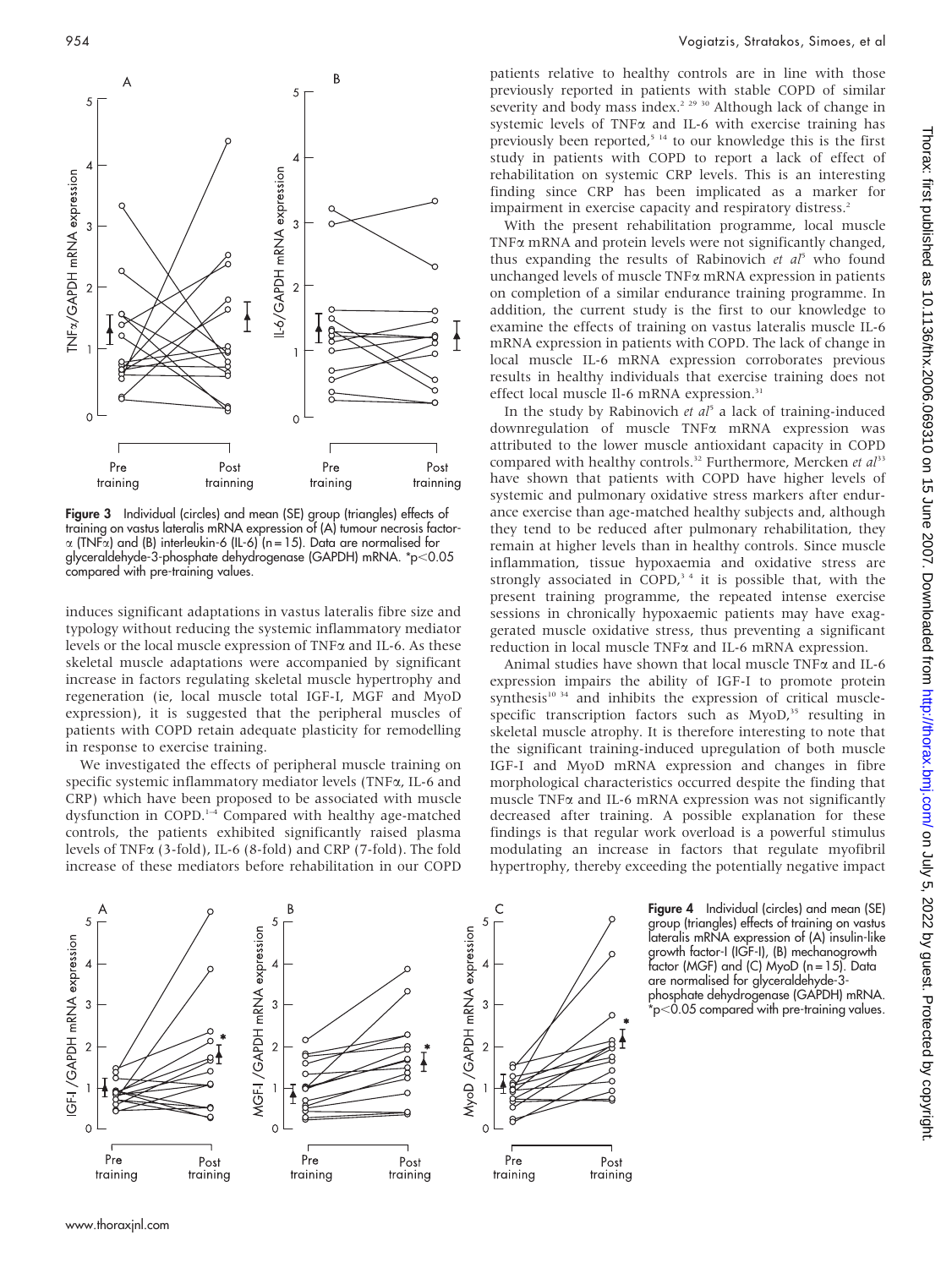

Figure 5 Representative pre-and post-training Western blots for four patients for local muscle tumour necrosis factor  $\alpha$  (TNF $\alpha$ ), insulin-like growth factor-I (IGF-I) and MyoD relative to a-actinin antibody. Data quantified by densitometric analysis.

of TNFa and IL-6 on muscle architecture. On the other hand, exercise training in patients with chronic heart failure and healthy elderly subjects<sup>36</sup> <sup>37</sup> has been shown to decrease skeletal muscle TNFa mRNA expression and induce muscle fibre hypertrophy, thereby suggesting that training may reduce the inhibitory effect of TNF $\alpha$  on muscle protein synthesis. In chronic heart failure, exercise training has also been shown to reduce the local muscle mRNA expression of IL-6.36 The duration of the training programme for 6 months in patients with chronic heart failure<sup>36</sup> and/or the mode of exercise (resistance) in healthy elderly individuals $37$  may account for the differences between those two studies and the current study with regard to the effects of training on muscle inflammation.

In tandem with our previous findings,<sup>13</sup> rehabilitative training induced a significant improvement in the crosssectional areas of all fibre types. Although it is known that the muscles of patients with COPD can hypertrophy in response to endurance training, $11-13$  the coupling to local growth factor expression has not previously been demonstrated. The present study is therefore the first to show that muscle fibre hypertrophy is accompanied by significant upregulation of IGF-I (both at mRNA and protein levels) that is known to play an important role in the hypertophic adaptation of muscle to overload.17 18 The magnitude of the increase in IGF-I mRNA expression (by  $\sim$ 70%) in our COPD population is similar to that reported in patients with chronic heart failure after endurance training (by  $\sim 80\%$ ),<sup>19</sup> although it is lower than the increase reported after resistance training (by  $\sim$ 300–500%) in healthy elderly subjects.<sup>17 18</sup>

Interestingly, the present study also showed a significant increase (by  $\sim$ 70%) in the expression of one of the three isoforms of IGF-I (ie, MGF) that is known to be sensitive to mechanical loading and to be upregulated after resistance training in healthy elderly individuals (increase in mRNA by  $\sim$ 160%).<sup>15</sup> It is therefore suggested that the muscles of patients with COPD are able to upregulate MGF mRNA in response to a period of endurance training.

The expression of MyoD is known to be highly induced after resistance training in healthy elderly individuals<sup>16</sup> but, to the

best of our knowledge, an increase in MyoD expression has not previously been reported after an endurance training programme in humans. MyoD is expressed in muscle satellite cells and mature myofibres and has been implicated in mediating the process of cell proliferation and differentiation for subsequent muscle regeneration and hypertrophy.<sup>38</sup> Accordingly, it can be hypothesised that the repeated bouts of muscle loading within the present training programme caused significant upregulation of MyoD mRNA expression due to the activation of satellite cells for muscle repair/regeneration.<sup>38</sup> The increase in local muscle MyoD protein levels was of a smaller magnitude than the mRNA expression. It has been suggested that, owing to a number of post-transcriptional controls (eg, RNA splicing, RNA editing, blocked nuclear export, subcellular localisation, negative translational control), a close relationship between mRNA and protein would not be expected.<sup>9 39</sup>

#### Study limitations

The invasive nature of the muscle biopsies precluded a parallel, aged-matched, healthy control training group which would allow comparisons in training-induced changes in local muscle inflammatory and growth factors between healthy subjects and patients with COPD. However, in the study of Rabinovich et al,<sup>5</sup> where such a control group was available, exercise training did not significantly modify local muscle  $TNF\alpha$  mRNA in healthy subjects. In addition, another study<sup>40</sup> involving endurance exercise training in healthy elderly individuals confirmed that this type of training does not impact on local muscle  $TNF\alpha$ protein levels. Moreover, IGF-I, MGF and MyoD mRNA levels have been shown to increase after resistance training in healthy subjects aged matched with those of our study.<sup>15-17</sup>

Although our previous work<sup>13</sup> established no differences between training strategies in terms of muscle morphological characteristics, it is possible that the effectiveness of one of the two training modalities might be superior in terms of local muscle expression of growth and myogenic regulatory factors. However, in the present study there was not sufficient power within the two modalities to look for such differences. Future studies including larger sample size within each training group will allow such a comparison.

In conclusion, the results of the present study show that, in the absence of a decrease in systemic or local muscle TNFa and IL-6, endurance exercise training in COPD induces peripheral muscle adaptations that are accompanied by upregulation of factors regulating skeletal muscle hypertrophy and regeneration.



Further information is given in the online supplement available at http://thorax.bmj.com/supplemental

#### Authors' affiliations .......................

#### Ioannis Vogiatzis, Gerasimos Terzis, National and Kapodistrian University of Athens, Department of Physical Education and Sport Science, Athens, Greece

Grigoris Stratakos, Davina C M Simoes, Olga Georgiadou, Charis Roussos, Spyros Zakynthinos, National and Kapodistrian University of Athens, Department of Critical Care Medicine and Pulmonary Services, Pulmonary Rehabilitation Centre, Evangelismos Hospital, G.P. Livanos and M. Simou Laboratories, Athens, Greece

This work was supported in part by the European Community CARED FP5 project (Contract No QLG5-CT-2002-0893), the Thorax Foundation and by Pfizer Inc (Contract No GA9000K5).

Competing interests: None.